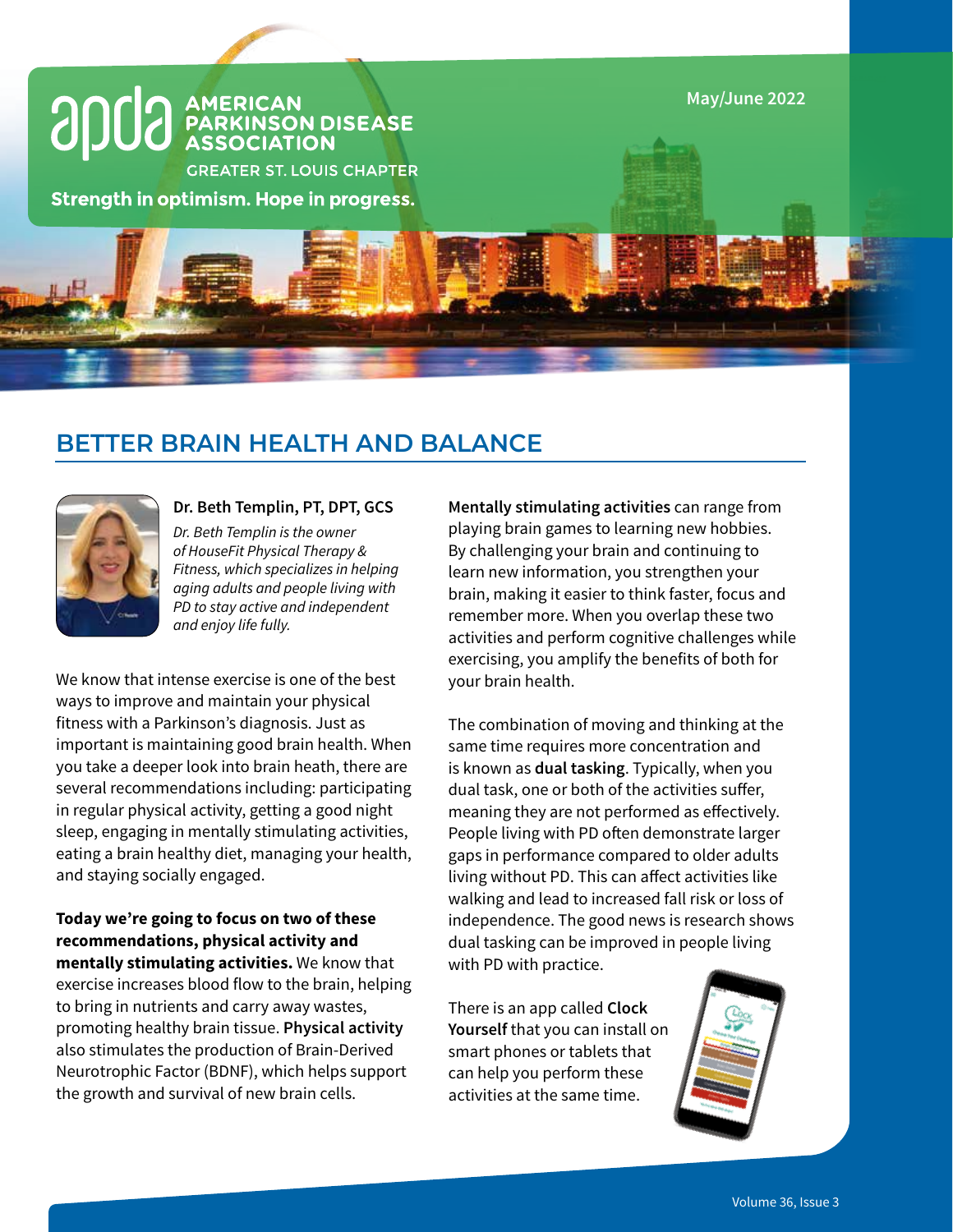# **AMERICAN<br>PARKINSON DISEASE<br>ASSOCIATION REATER ST. LOUIS CHAPTER**

#### **APDA Staff and Board of Directors**

### **STAFF**

Catherine Krane, Executive Director Terri Dietrich, Office Coordinator Laura Rossmann, Int. Marketing Director Melissa Skrivan, Director of Development Mary Wilhite, Development Assistant Marilyn Wilson, Program Director

### **DIRECTORS EXECUTIVE COMMITTEE**

Gail Glenn, President Kathy Schroeder, Vice President Bryan Graiff, Treasurer Cynthia Williams, Secretary Matt Specter, Development Erin Foster, Mission Ann Schmelzle, At Large Grant Wiens, Board Development

### **DIRECTORS**

Jason Buhlinger Lindsey Carlie Yi Fang Chiu Lora Downey Christine Eason Angie Lawing

#### **EMERITUS DIRECTORS**

Dennis Barnes Brook Dubman Bob Goldsticker Matt LaMartina Joe Marchbein Matt Schumacher Linda Wiens

### **MEDICAL DIRECTOR**

Joel S. Perlmutter, MD

Neil Lazaroff Lou Ann Nolan Dan Vogel Tim Vosse Jeff Waldman

*Cognitive Stimulation Therapy Group* - Contact Zainab Ali zainab.ali@wustl.edu or YeaJi Kim k.yeaji@wustl.edu

*Improvisational Movement Study -* Contact Julie Chen c.julie@wustl.edi or Alex Tan a.m.tan@wustl.edu

*Parkinson Disease of Exercise Phase 3 Clinical Trial: SPARX3* - Contact Martha Hessler mjhessler@wustl.edu or 314-286-1478

*Lower Back Pain Study* - Contact Martha Hessler mjhessler@wustl.edu or 314-286-1478

*Walking and Music Study* - Contact Martha Hessler mjhessler@wustl.edu or 314-286-1478

*Walking Study* - Contact Martha Hessler mjhessler@wustl.edu or 314-286-1478

*Sleep Study* - Contact Mengesha Teshome teshomem@wustl.edu or 314-747-8420

*Memory Intervention for PD Study* - Contact Tasha Doty tdoty@wustl.edu or 785-865-8943

*Cognitive Stimulation Therapy at Home Study* - Contact Tasha Doty tdoty@wustl.edu or 314-362-7160

# **BETTER BRAIN HEALTH AND BALANCE**

*with Clock Yourself (cont.)*

This specific app works on reactive stepping or stepping in different directions randomly. Performing reactive step training has been shown to be an important part of balance training and reducing fall risk. Since people living with Parkinson's are at a higher risk of falls than the normal population, I think it's a perfect activity to practice regularly.

Inside the app are several different dual tasking options from which to choose.

We recommend starting with the **Simple Colours**, which is the easiest level. This activity will start by having you imagine standing in the "middle" of 4 colors. The app will call out a color and the objective is to step on that color with one foot, while the other stays in place. In between each color, you will want to return both feet to the center. The activity will have you stepping in 4 different directions: forward, backward, left and right. You can set the speed of how fast the colors will be called out. I'd recommend starting with 40- 50 steps per minute (SPM).

Once this level feels easy, you can choose to increase the physical challenge by increasing speed of steps by increasing the SPM or you can increase the cognitive load by moving onto the next level. The second level is the **Simple Clock**. In this level you will imagine yourself standing in the middle of a clock face. The 12 in front of you, the 6 behind you, the 3 to your right and the 9 to your left and so on for a full clock face. Again, start at a slow speed of 40-50 SPM until you feel confident stepping in all 12 directions. Then continue to increase your speed as you feel comfortable.

When you're ready for a bigger challenge, you can move onto their **Brain Games**. These challenges add another layer of thinking into the mix. For

example, months of the year will call out a month like March. You need to figure out that March is the third month of the year and then step towards the 3 on the clock.

We love this app because it can be customized to many different levels of speed of movement, direction of movement and complexity of thinking. It also requires no special equipment or much space to successfully complete the workouts. When you're just starting out 2 minutes may feel exhausting, but as your body gets used to and better at dual tasking, you may be able to increase to 5 minutes/session. Plus, you get the added benefit of working on your balance recovery strategies, while will decrease your fall risk.



# **CURRENT RESEARCH**

Please visit our website for more information on each of these studies



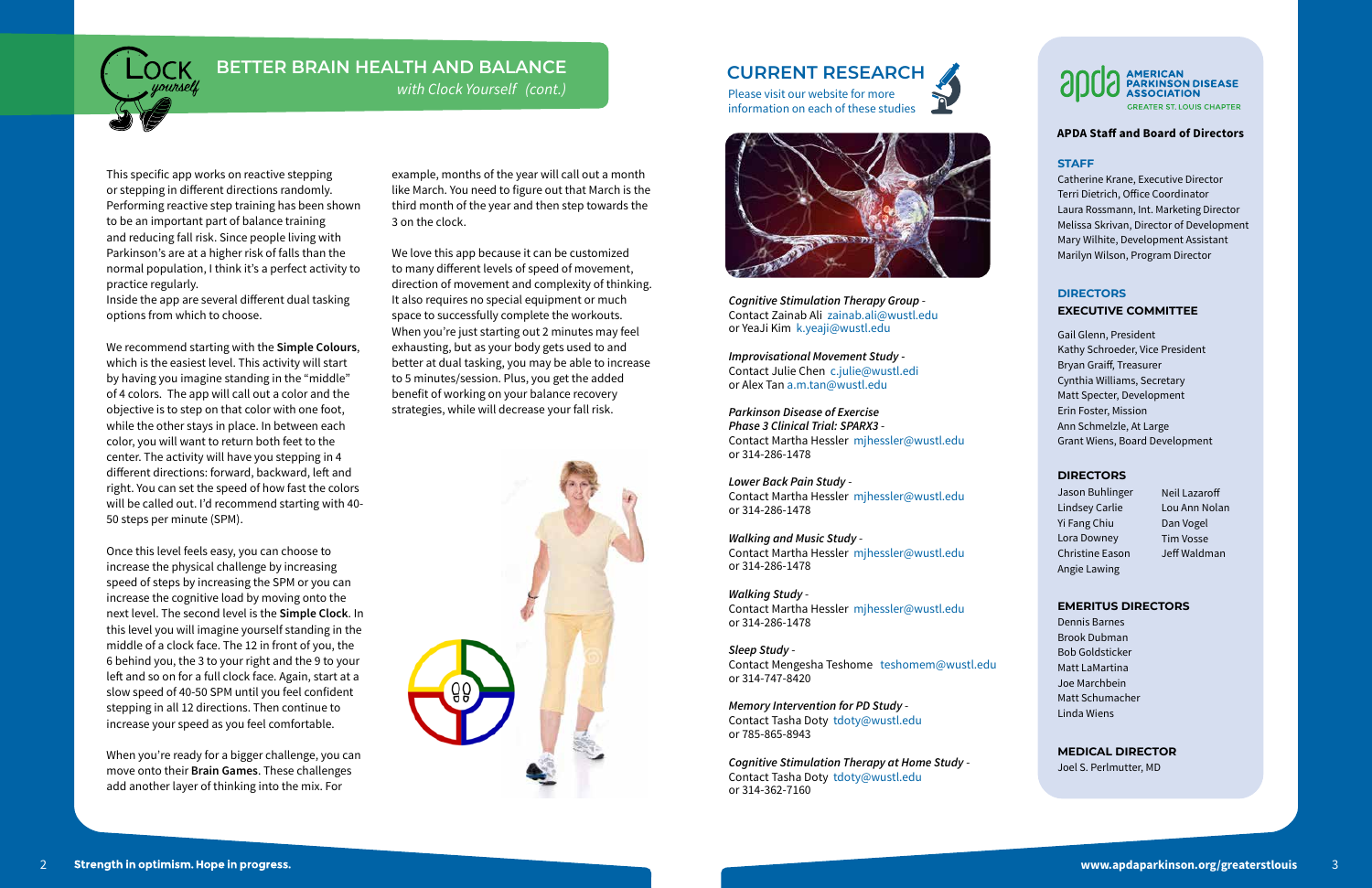#### *IN CELEBRATION OF*

**Bill Appleton** *Mary Beth & Dennis Carrino*

**David Dankmyer** *Laura & Tom Moran*

**Roger J. Decker** *Brenda & David Andrews*

**Tom, Jenny & John Kavanaugh** *Catherine Bromschwig*

**Debra Jo Lacey** *Lindsay Baumgartner Victoria & Paul Hurst*

**Mueller Wedding** *Janet & Daniel Mueller*

**Phyllis & Norm Ross** *Phyllis & Norm Ross*

#### *IN HONOR OF*

**John Basilico** *Earth City Bot Joseph A. McCormick Ellen Thoma Lynda Wiens*

**Bob & Pat Denlow** *Barbara Malin-Johnson*

**Audrey Dori** *Rose Hodel*

#### **John "Jack" Farroll** *Michelle & Gary Bainter Ryan Bricker Laura Dowdy June Fowler Barbara & Joseph Fox, Jr. August Kalmer Annie Kessler Jessica & Ian Knowles Patricia Korando LeAnn & Don Louis Michele Markos*

*David Russell Debbie Skelly Janet Williamson*

#### **Cheryl Kinert**

*Gregory Bray Carol Don Gary Feder Julie & Leonard Frankel Diane & Paul Gallant Martin & Cheryl Kinert Ruth-Ellen & Steve Lichtenfeld Bonnie & Chris Miget Wendi & Norman Pressman Mark Shulman Barbara Singer Ellen Soule Kellie & Andrew Trivers*

*Leonard Vines*

**Rebecca Giller** *Sheila Siegel*

**Gloria Lash** *Jeff Lash*

> **Andy Nutis** *Vicki & Doug Austin*

**Colette Porter** *Allen Porter*

**Geralyn Prior** *Ruth Ann Meyer*

**Harriett L. Proudy** *Denise & Benjamin Phillips, Sr.*

**Doug Schroeder** *Margaret & Mark Holly*

**Art & Marjorie Silverblatt** *Marjorie & Art Silverblatt*

**The Blair Sheehan Steffens Akins Client List** *Moneta Group - Blair Financial Services, Inc.*

**Mary Wigginton** *Carol & Arnold Henke*

### *IN MEMORY OF*

**James Alsop** *Marilyn & Gary Wilbur*

#### **William Appleton**

*Vicki & Don Carpenter Cindy & Tim Connoley Sherry Mullins*

**Barbara Bianco** *Barbara Bianco*

**Mary Catherine Bishop** *Leta &Phillip Wagoner*

**Richard A. Cline** *Loretta Tucker*

**David Dalton** *Lynda Wiens*

**Patricia Denlow** *Christy Beckmann Jeanne & Jerome Clerc*

**Helen C. Denzel** *Susan Caldera*

**Charles Eckert** *Sandra & Joseph Todoroff*

**Sally Fanning** *Wanda & Arthur Jacobs*

**Dr. Maged Fawzi** *Penelope Bari*

**Ed Fox** *Carole & Tom Anderson*

**Les Frazzetta** *Kay & John Held*

**Dr. John S. Goin** *Laura & Frank Lestina Julie Sick*

**Gerald "Jerry" Grinstead** *Mary Ann Corbett*

**Doris Guest** *Barbara & Tracy Baum Linda Belcher Mary Bsisu Judy & Nathan Crouther Kathleen & Robert Deroode* *Judith & Joseph Graman, Jr. Catherine & Bill Haley Linda Kraeuchi Stephen Malyszko Kathryn Richter Susan & Kent Simons Barbara Smiley Gina Steber Donna Wolff*

**Jerry Gunn** *Mary Ann & Jerry Gunn*

**Bill Hardy** *Paula & Rodger Riney*

**Ted Haumueller** *Stephanie Haumueller*

**Jerry Jasper** *Carol & Robert Weber*

**Richard "Rick" Lake** *Ilene Murry*

**Ruth Ann Langhauser**

*Rachel & Kyle Beckemeyer Breese Council No. 2869 Knights of Columbus Lucille & David Cooper Joann & Franklin Dall Lynn & Olivier De Weck Mugette Heiligenstein Diana & Daniel Herbst Theresa & Alfred Hostmeyer Lynn Huegen Deborah & Ken Keilbach Lori & Ronald Kampwerth Mary Ann Kauling The Lampe Family Nancy Langhauser Sylvia & Joseph Langhauser Clint Maue Donna & Daniel Mondt Dorothy Ransom Lorene & Eugene Rehkemper Dorothy & Dennis Revermann Diane & Craig Richter Phyllis & Dennis Scally Fran & Bob Wellinghoff Alana & James White*

**Roland Lindhorst** *Barb Lindhorst*

#### **Francesca Liuzza**

*Alison & Joe Falcone Antonina & Ben Fazio Baldo Gandolfo Maria & Renzo Indelicato Donna & Ronald Kemper Debora & Joseph Liuzza Nadine & Jay Manzo Carol Sandrowski Therese & Ted Shear Karen & Dave Silistria*

4 **www.appendix.org/greaterstlowing**<br>1 **We will be known for the tracks we leave.**<br>1 **We will be known for the tracks we leave.**<br>1 **We will be known for the tracks we leave.** *Sheila Fredrick Eleanor Frein Oscar Gain Linda Gibbons Joseph Grzechowiak Janet & Alan Haber Charles Harris Stephanie Haumueller Jerie & William Ilch Mark Jakiela Rosse & Gary Jones Edith Kapfensteiner Sally & Elliot Katz Catherine & James Kennedy Bob Kennedy Jan Kilgen Christine & Al Klein Kate Kneist John & Joan Koppe Carol Kuehn Katie Lagemann Joe Long Monica Martinez Lorraine Maxwell Gail & Bob Mazzola Susan Meadows Karen Meier Jennifer Mihalkovic Sharon Miller Jean Miller Nancy & John Muller Elizabeth Murphy Judith & John Nassif Lynne & Charles O'Connell Frank & Jane Ollendorff Janet Olson Karen & Jerome Orf Monica & Joel Permutter Joseph Price Cynthia Pupillo Elvene & Gene Ratkowski Cynthia & Roger Reese Darren Richardson Stephen Robben Stanley Robertson Laura Rossmann Diana Roy Carol & Richard Saffley Heidi Sanders Carlos Scheer Joanie Schmersahl Kathy & Jeff Schnoes Shirley & David Schrumpf James Schwent Joan & James Siegner Susan Simon Rachel Spann Beverly Spindler Sherry & Glenn Stafford Gina Steber Carmella & William Swann*

**Sally M Lojda** *Michelle Brooks Cynthia & William Coffman Ruth & Rich Just Jenny Kreith Karen & Dave Vaughn*

**James G. Loyet** *Juanita Loyet*

**Joe Marshall** *Donna Marshall*

**Marguerite & William Maxton** *Mae & Norman Hanna*

**Bob McCleary** *Terri & Dave May*

#### **Elmer A. McNulty, Jr.** *Robyn & Glenn Bradshaw Katherine Fearheiley Jennifer Jacob Matthew Ott Tanya Popp*

*Jaime Ratino Devon Shakofsky Julie & Steve Sherwood Laura VanZante*

**Lewis Miles**

*Linda Miles*

**Darrell Mixer** *Terri & Dave May*

#### **Gary Moeller**

*Kathy AuBuchon Patricia Debold Anita & Thomas Field Carol & Lou Garr Susan Geile Thomas Granneman Robert Jacobs Michiko Jennings Robert Kearney Laura & Dan Rayhawk* *Veronica Vetter Janet & Williams Winkeler James Zweifel*

**Mark Moriconi** *Rita Eiseman*

**Kenneth Mueller** *Joan & John Koppe*

**Jerry Nissenbaum** *Terry Friedman*

**Robert S. Olsen** *Katherine & Michael Douglas*

**Robert Porter** *Karen & Patrick Hagan*

**Walter Preiss** *Julie & Peter Sharamitaro, Jr.*

**Nadine Prior**

*Ruth Ann Meyer*

#### **Walter Purevich**

*Anonymous Nova & Bill Bergschneider Pat Bristow Lois & Marcus Cumpton Patricia & Alvin Cumpton Sharon Cumpton Mary Gieselman Barbara Puckett Millie Sloan*

**Jerry Raskas** *Judy & Jerry Zafft*

**Walter J. Renaud** *Helen Renaud*

**Elizabeth Richardson** *Tammy Dowell*

**Marian Ross** *Roselynn Gad*

**Richard Rows** *Janis & George Bathe*

**Bob Sanderson**

*Julie Holekamp Jackie Sanderson Barbara & Albert Winkeler* 

**Dorothy Soskin** *Julianne Blow*

**Edward Sotzky** *Marilyn Friedman*

#### **Rodney A. Stecher**

*Jill & Thomas Beitel Carol Stecher*

#### **Janet Strebler**

*Doris Gorman Wilma Price Donald Sager*

#### **Ida Nell Wargel**

*Rebecca & Dennis Belt Michelle & Michael Clark William Hamilton Jane Hill Gayla Lockwood Margie Mitchell Linda Wargel Mary Beth & Charles Wargel Robert Wargel*

#### **Dr. Robert Wiens**

*Lynda Wiens*

#### **Stanley Wilensky**

*Mark Wilensky*

### **Don Williams**

*Marjorie Ames*

### **Tom Winter**

*Lois Gale*

#### *GENERAL DONATIONS*

#### **Up to \$99**

*Karen & Dennis Ahal Uma & Jagan Ailinani Paige Alexander Ines Arena Jim Auckley Fanchon Auman Nancy & Robert Baglan Jay Bender Carol Bro Peggy & Frank Brown Barbara & Al Buck Judy Buss Jolivette Butler Michael Callahan Michelle & Michael Clark Karen Crawford Nancy & Marian Czyzewski, Jr. Mary Daley Chris Dawson Mary Carol & Ray DeVasto Richard Distler Richard Dowell Bertha Drewing Donna Eichman*

*Kathleen Fischer*

# **TRIBUTES AND DONATIONS** *02.01.2022 to 03.31.2022*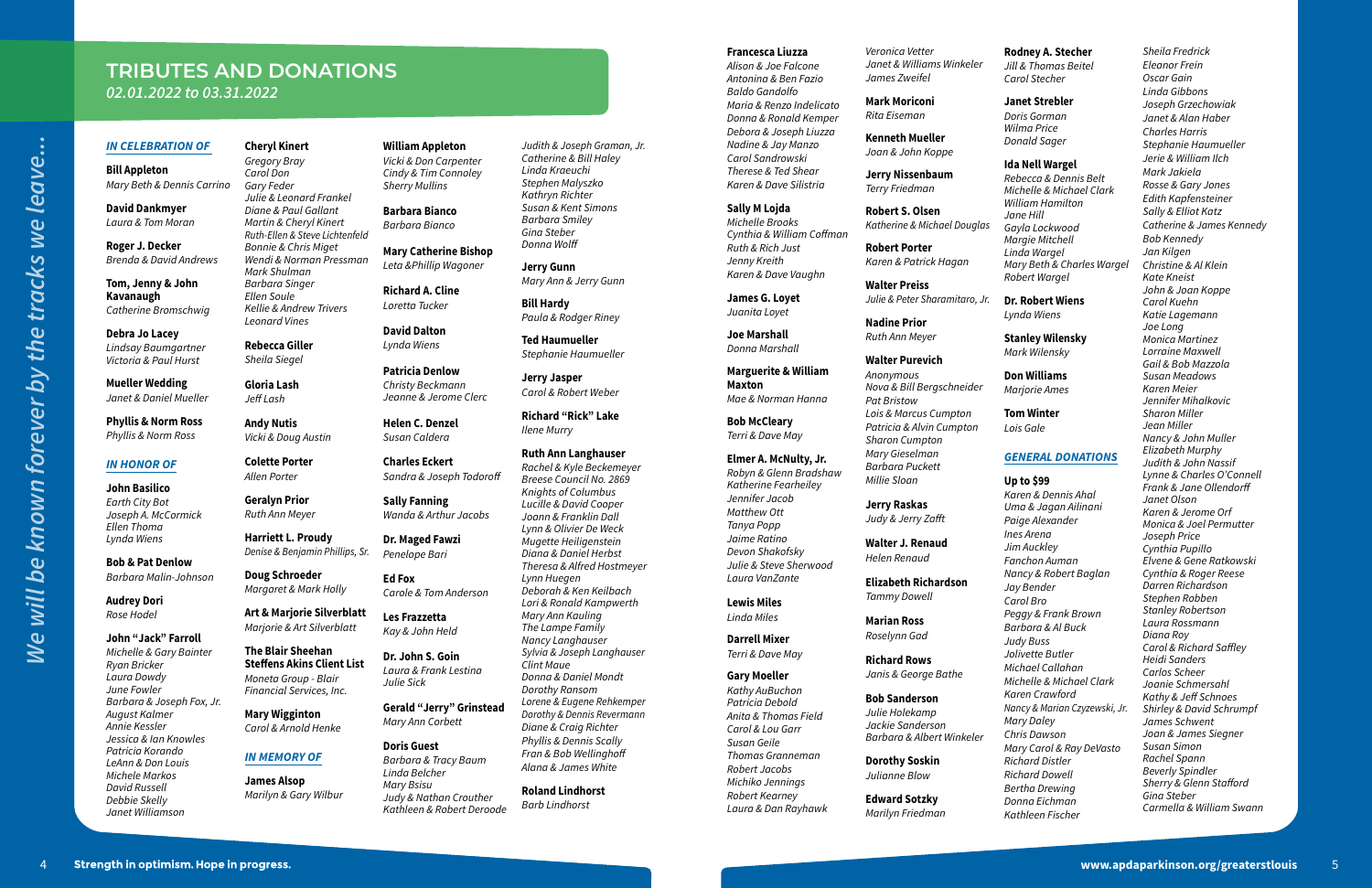# **TRIBUTES AND DONATIONS**

*02.01.2022 to 03.31.2022 (cont.)*

#### **Key Points:**

- **• Approximately 10% of PD cases are linked to a genetic mutation**
- **• Those with an associated genetic mutation don't always develop PD symptoms**
- **• Genetic testing for PD has potential risks and benefits and should be discussed with your doctor**
- **• Genetic research has potential to improve future diagnosis and treatment in PD**

The exact cause of Parkinson disease (PD) remains unknown. Increasing age remains the greatest risk factor for developing PD, more than known environmental or genetic risk factors. Most patients with PD do not have affected family members, so the role of genetics was not obvious until the mid-1990s when an abnormal gene (SNCA) was identified in a large Italian family with dozens of affected members. Since, researchers have identified numerous additional genes associated with PD, thus improving understanding of risks and potential treatments of PD.

**Proteins** are building blocks in the body, combining to form and allow vital organs (including the brain) to function. A **gene**  represents the blueprint for a single protein. A gene **mutation** (or abnormality) may result in defects of the corresponding protein design, thus altering how this protein fits into normal function. The resulting dysfunction represents a genetic disorder. Genetic disorders cause PD with both **dominant** (a 50% risk of acquiring the abnormal gene from an affected parent) and **recessive** (a 25% risk or acquiring the abnormal gene from unaffected parents) inheritance. Abnormal genes are only recognized in about 10% of those with PD. In other words, a genetic disorder only accounts for about one in ten patients with PD. Furthermore, not all individuals with an abnormal gene will develop PD, a phenomenon called **incomplete penetrance**. This means that even patients with an abnormal gene will not always have a clear family history of PD. On one side, very rare genes may carry a high risk of developing PD (examples include SNCA, PARK7,



and PRKN). On the other side, more common abnormal genes may only contribute a small risk of developing PD. The frequency of genetic disorders causing PD may be higher (up to 40%) in some populations, including those of Ashkenazi Jewish or North African Berber descent where known abnormal genes may occur in a higher percentage of people.

The most common genetic mutation in PD involves the LRRK2 gene. This mutation only accounts for about 2% of all PD cases. The symptoms of those with LRRK2 mutations appear similar to nongenetic or "idiopathic" forms PD. Other common genetic mutations involve Parkin, PINK1, and DJ-1 genes. These genetic disorders typically cause younger-onset (before age 50) PD with increased tendency for dyskinesia (involuntary wiggling or dance-like movements) as a side-effect of medications.

The decision of whether to pursue genetic testing is highly individualized and best discussed with your doctor. In general, identification of a gene in those with symptoms does not alter treatment options or approach. In those without symptoms, genetic testing is typically discouraged because they may never develop symptoms, even if an abnormal gene is identified. Common reasons to consider genetic testing include presence of PD symptoms when immediate family members

(mom, dad or siblings) are affected, or if the onset of symptoms occurs before age 50. Because obtaining the results of genetic testing can be emotional and stressful for some patients and their families, genetic counselors are often helpful when a patient is considering genetic testing. This counselor is particularly important given that the presence of an abnormal gene may make it more difficult to obtain insurance or other benefits given the increased potential risk of developing PD later in life.

Genetic information may additionally be obtained as part of research studies. Depending on the study, these data may or may not be shared with research participants (but are not shared with others outside of the study, including insurance companies). Genetic research is geared toward learning more about genetic risk factors and potential causes of PD, with the ultimate goal of finding improved treatments. Genetic testing requires collection of genetic samples, typically from the saliva, skin, blood, or hair. Methods of collection depend on the research questions being asked and may differ across studies. In general, genetic studies are more helpful with higher numbers of participants given the genetic variability of individual people. Each time a new gene is linked to PD it deepens our understanding of the disease and moves us closer to better diagnosis and treatment.

*Amber Tobiasz Ann & John Unruh Hoyt Wallace Judy & Neil Weintraub Betty Wingrove Billy Wren Teri & Frank Zimmermann*

#### **\$100 - \$499**

*Bernard Armbruster Sue & Tom Butler Janis Cellini Lenora Copenhaver Juanita Day Patricia & Warren Duff*

*Roberta Fitzpatrick Garth Fort Marilyn Friedman Nancy & Mike Klein Pam & Neil Lazaroff Mayer Levy, Jr. Amy & Tom Mackowiak Linda McDonald Terese & Bob Mitchusson Linda & Thomas Muller Barbara Parsons Jean Peterson Lisa Ruland Sherry & Jim Schmid*

*George Schoenborn Diane & Karl Schoenefeld Joan & Gene Sehl Belinda J. Schackleford Rosie Shadwick Jonella Spihlmann Robert Trottmann Madeline & Dan Walkenbach Ryan Whittington*

## **\$500 - \$999**

*Jeanne & Philip McDermott, Jr. Interactive Communications, Intl. Sandy & Richard Ellison*

### **\$1,000 - \$2,499**

*Sally & Stan Zimmerman Chris Kuseliaskas*

#### **\$5,000 - \$9,999** *Jean Byron*

#### **\$10,000 and above**

*Ralph & Ruthie Deuser Endowed Fund of the St. Louis Community Foundation Williams Family Charitable Foundation Krentz Interim Trust Marilyn & Frank Blumeyer*

## **GENETICS IN PARKINSON DISEASE**

Robert Heuermann, MD/PhD and Scott Norris, MD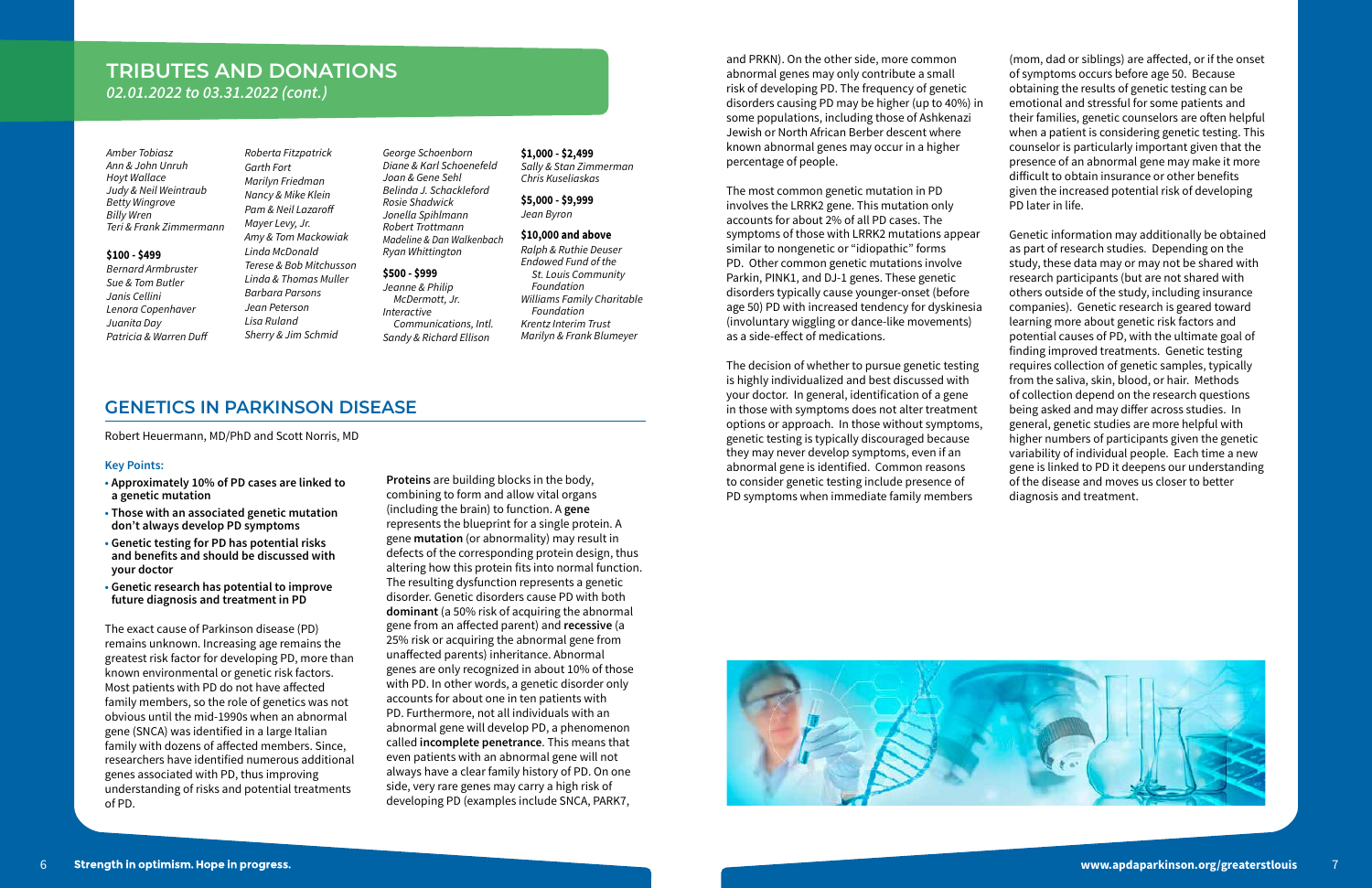### **Katie Willard Virant, MSW, JD, LCSW,** is a psychotherapist practicing in St. Louis. **kwvtherapy.com**

*Reprinted with permission from Katie Willard Virant. Posted June 15, 2021 on PsychologyToday.com | Reviewed by Abigail Fagan* 

In fictionalized accounts of chronic illness, the protagonist inevitably manages hardship with strength, humor, and fabulous hair. She's inspiring to those around her, providing an idealized example of grace under pressure. Audiences point to her in admiration, exclaiming, "That's resilience!"

Well, yes. It's resilience on steroids or maybe just... you know... an attractive and completely unrealistic story. It's my experience that the day-to-day resilience exhibited by people living with chronic illness is a lot less flashy and a lot more gritty. This month's column seeks to demystify the concept of resilience, taking it down from the movie screen and bringing it into real life.

Resilience is a concept that describes our capacity to adapt well to adversity (Buckley, Punkanen & Ogden, 2018). We all need resilience, as life inevitably throws us curve balls. People living with chronic illness need a lot of resilience, as the challenges of dealing with incurable disease can be extreme.

Sometimes, people living with chronic illness express shame that they are not more resilient. They should be braver, more positive, less cranky. They shouldn't feel depressed, angry, or anxious about their situation. I'd like to look at three big myths associated with resilience in an effort to dispel them.

#### **Myths of Resilience**

#### **Myth #1: Resilience is a character trait that one either has or lacks.**

Not so. Resilience is not a fixed personal attribute (Kralik, van Loon, & Visentin, 2006). Rather, it ebbs and flows in various circumstances and over time. To be resilient—to adapt to adversity—can feel doable in some situations and out-of-reach in others. That's normal. To feel broken, at the end of the line, unable to cope does not mean that you are lacking resilience. Rather, it means that your resilience has become depleted at this particular time.

With chronic illness, we can learn to predict the situations that will deplete resilience. It's worth thinking through what those circumstances are for

# **3 MYTHS ABOUT CHRONIC ILLNESS AND RESILIENCE**





you. For many of us, extreme pain is an experience that dramatically depletes resilience. Knowing this, it's important to have a plan in place to treat it when it arises. If you're identifying depleting situations and planning for how you will manage them, then you are exhibiting resilience.

### **Myth #2: Resilience is the responsibility of each individual.**

If you're not resilient, there's something the matter with you. Wrong. Resilience is a process that is supported within a social context (Kralik, van Loon, & Visentin, 2006). If you live with chronic illness and feel exhausted, depressed, and fragile, you may experience self-judgment. If only you were tougher, braver, more positive... to which I reply: How can we help you? How can your family help you? How can your workplace help you? How can your friends help you? How can social policy help you? And how can I as your therapist help you?

People develop resilience in the context of social connectedness—first in attachment relationships with caregivers and then in relationships with the wider world. Resilience is compromised when our needs are not being met. If you're feeling vulnerable, please recognize that you can strengthen resilience by reaching out for help.

#### **Myth #3: Resilient people are in a good emotional state.**

Not necessarily (Kralik, van Loon, & Visentin, 2006). Resilience is extraordinarily helpful: It helps us survive what feels unbearable. But to be resilient does not mean that we don't have feelings about what we're going through. We can be resilient and fragile at the same time. Sometimes people living with chronic illness can feel unseen due to their resilience. Family, friends, colleagues, and even physicians in charge of their care fail to see the vulnerable feelings that sit alongside the resilience. As one of my clients stated, "I don't want pity from people, but I do want them to recognize how hard this is."

If you're living with chronic illness, find ways to identify, cultivate and protect your resilience.

Understand that it will ebb and flow. Understand that you require connections with others to keep resilience alive. And understand that resilience coexists with vulnerability.

### **Reflecting on Your Own Resilience**

As you think about your own experiences, reflect upon the following questions:

- In what ways do I demonstrate resilience? (Think of all the "small" things you do to care for yourself daily. Do you take your medication? Participate in an activity you enjoy? Speak kindly to yourself? These are examples of resilience.)
- When does my resilience feel depleted, and how can I manage that? (Do you feel less resilient when you overwork, for example? If so, are there ways to cut back to ensure that you are not so fatigued?)
- Who are my connections who can accept all of my feelings about my illness? If I'm feeling vulnerable, who can help me with this? (If you're coming up short, please think about calling a therapist. We are connection-builders and can help you cultivate a network.)

#### **References**

Buckley, T., Punkanen, M., & Ogden, P. (2018). The role of the body in fostering resilience: a Sensorimotor Psychotherapy perspective. Body, Movement and Dance in Psychotherapy, 13(4).

Kralik, D., van Loon, A., & Visentin, K. (2006). Resilience in the chronic illness experience. Educational Action Research, 14(2), 187-201.

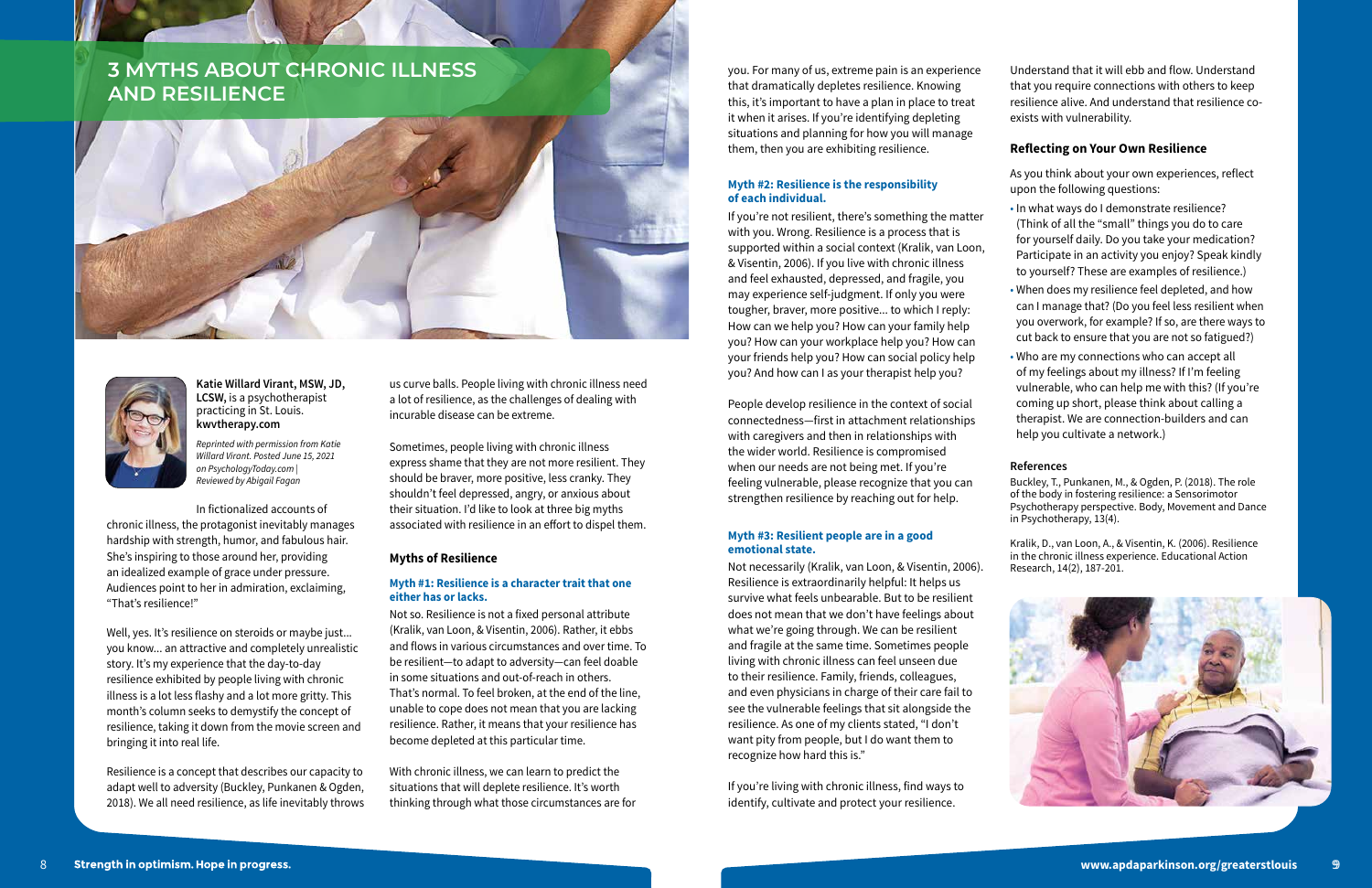# **IN-PERSON EXERCISE CLASS SCHEDULE**

Contact individual location to register. For more information please call 636.778.3377 or apdastlouis@apdaparkinson.org

# **SUPPORT GROUP SCHEDULE**

For more information, please call 636.778.3377 or email apdastlouis@apdaparkinson.org

## **MISSOURI SUPPORT GROUPS**

| <b>LOCATION</b>      | <b>DAY</b>        | <b>TIME</b>        | <b>LEADER</b>                 | <b>MEETING SITE</b>                   |
|----------------------|-------------------|--------------------|-------------------------------|---------------------------------------|
| <b>Ballwin</b>       | 4th Tuesday       | 2:30pm             | Chaplain Carla Schmidt        | Meramec Bluffs Care Center            |
| <b>Branson</b>       | 1st Thursday      | 12:00pm            |                               | Stone Co Health Dept., Ste 11         |
| Cape Girardeau       | 1st Monday        | 5:30pm             | Jayanti Ray                   | VIRTUAL                               |
| Carthage             | 3rd Monday        | 2:00pm             | Tericia Mixon                 | Fair Acres Family YMCA                |
| Chesterfield         | 1st & 3rd Tuesday | 11:00am            | Carrie Burgraff               | VIRTUAL                               |
| Frontenac            | 2nd Monday        | 10:30am            | Lynda Wiens & Jay Bender      | Salem United Methodist Church         |
| Joplin               | Monday            | 3:30pm             | Lori Marble & Aaron Lewis     | <b>VIRTUAL</b>                        |
| Kirkwood             | 4th Tuesday       | 6:30pm             | <b>Terri Hosto</b>            | <b>VIRTUAL</b>                        |
| Ozark                | 4th Monday        | 10:00am            |                               | Sharlin Health & Neuro                |
| Rolla                | 3rd Tuesday       | 2:30 <sub>pm</sub> | Julie Riggs                   | Phelps Health Delbert Day Cancer Inst |
| South County         | 4th Wednesday     | 10:30am            | <b>Kimberly Sanders</b>       | <b>VIRTUAL</b>                        |
| Springfield          | 2nd Saturday      | 11:00am            | Cassi Locke                   | The Bodysmith                         |
|                      | 3rd Tuesday       | 6:00 <sub>pm</sub> |                               | Kingsway UMC                          |
| Ste. Genevieve       | 2nd Wednesday     | 10:00am            | <b>Teddy Ross</b>             | Ste. Gen. Co. Community Center        |
| St. Louis Caregivers | 3rd Monday        | 1:00 <sub>pm</sub> | Kathy Schroeder               | <b>VIRTUAL</b>                        |
| St. Peters           | 1st Tuesday       | 1:00 <sub>pm</sub> | Jodi Peterson                 | Spencer Road Library #243             |
| Washington           | 2nd Monday        | 6:00pm             | Carol Weber                   | Washington Public Library             |
| <b>YOPD</b>          | Every Thursday    | 6:00pm             | Karen Frank & Mike Mylenbusch | <b>VIRTUAL</b>                        |

### **MISSOURI CLASS SCHEDULE**

| <b>LOCATION</b>     | <b>DAY</b>  | <b>TIME</b>        | <b>LEADER</b>      | <b>LEVEL</b> | <b>CLASS/MEETING SITE</b>  |
|---------------------|-------------|--------------------|--------------------|--------------|----------------------------|
| Cape Girardeau      | Mon/Wed/Fri | 9:00am             |                    | Level 1      | <b>Boxing</b>              |
| Chesterfield        | Tuesday     | 10:00am            | Jen Berger         | Level 2      | <b>Circuit Training</b>    |
|                     | Tuesday     | 11:00am            | Jen Berger         | Level 2      | Strength and Cardio        |
|                     | Wednesday   | 10:00am            | Michelle Valenti   | Level 2      | Intro to Exercise          |
|                     | Wednesday   | 11:00am            | Michelle Valenti   | Level 1      | Seated Exercise            |
|                     | Wednesday   | 1:00 <sub>pm</sub> | Marina Clements    | Level 1 & 2  | <b>Movement Training</b>   |
|                     | Thursday    | 11:00am            | Craig Miller       | Level 1 & 2  | Tai Chi                    |
|                     | Thursday    | 1:00 <sub>pm</sub> | Michelle Valenti   | Level 2      | Strength and Cardio        |
|                     | Friday      | 10:00am            | Craig Miller       | Level 1 & 2  | Tai Chi and Meditation     |
|                     | Friday      | 11:15am            | Craig Miller       | Level 1 & 2  | Tai Chi                    |
|                     | Mon/Wed     | 12:30pm            | Mchelle Valenti    | All Levels   | <b>Parkinsons Pedalers</b> |
| Kirkwood            | Friday      | 10:30am            | <b>Frank Tucci</b> | Level 1 & 2  | Parkinson's Exercise       |
| Maryland Heights    | Tuesday     | 11:00am            | Joan Paul          | Level 2      | Exercise for Parkinson's   |
| Ste. Genevieve      | Thursday    | 11:00              | Becky Baumann      | Level 1      | Parkinson's Exercise       |
| St. Louis City      | Tuesday     | 12:00pm            | Annie Morrow       | Level 1      | <b>Interval Training</b>   |
|                     | Friday      | 2:00 <sub>pm</sub> | Mike               | Level 1 & 2  | Fit and Fun                |
| <b>Sunset Hills</b> | Friday      | 1:00 <sub>pm</sub> | Marina Clements    | Level 2      | <b>Movement Training</b>   |
| Washington          | Mon/Wed     | 1:00 <sub>pm</sub> |                    | Level 1      | Parkinson's Exercise       |

### **ILLINOIS CLASS SCHEDULE**

| <b>LOCATION</b>                  | <b>DAY</b> | <b>TIME</b>        | <b>LEADER</b>            | <b>LEVEL</b>  | <b>CLASS</b>                    |
|----------------------------------|------------|--------------------|--------------------------|---------------|---------------------------------|
| Champaign YMCA                   | Monday     | 1:00pm             | Jessica B.               |               | Pedalers Cycling                |
|                                  | Monday     | 1:00 <sub>pm</sub> | Jenny Redden             |               | Seated Yoga                     |
|                                  | Tuesday    | 1:00 <sub>pm</sub> | Lyndsay R.               | All<br>Levels | <b>Functional Chair Fitness</b> |
|                                  | Wednesday  | 1:00 <sub>pm</sub> | Jessica B.               |               | Strength & Balance              |
|                                  | Thursday   | 1:00 <sub>pm</sub> | Jenny Redden             |               | <b>Functional Chair Fitness</b> |
| Decatur YMCA                     | Tues/Thurs | 9:00am             | Michelle Patterson       | All           | Pedaling for Parkinson's        |
| Edwardsville YMCA                | Tues/Thurs | 11:00am            | Mary Tebbe/Lara Collmann | All           | Exercise for Parkinson's        |
| <b>Highland Korte Rec Center</b> | M/W/Th     | 11:00am            | <b>Hilary Held</b>       | All           | <b>Cycle and Strength</b>       |
| O'Fallon YMCA                    | Tuesday    | 12:00pm            | Victoria White           | All           | Exercise for Parkinson's        |
|                                  | Thursday   | 1:00 <sub>pm</sub> | Stefanie McLaughlin      | All           | Exercise for Parkinson's        |
| <b>Quincy YMCA</b>               | Monday     | 12:00pm            |                          | All           | Fit to Fite PD Boxing           |
|                                  | Friday     | 10:30am            |                          | All           | Stretching                      |
| Springfield                      | Tues/Thurs | 1:30 <sub>pm</sub> | Eva Fischberg            | All           | The Joy of Movement             |

### **ILLINOIS SUPPORT GROUPS**

| <b>LOCATION</b>   | <b>DAY</b>    | <b>TIME</b>        | <b>LEADER</b>               | <b>MEETING SITE</b>                                              |
|-------------------|---------------|--------------------|-----------------------------|------------------------------------------------------------------|
| <b>Belleville</b> | 3rd Monday    | 1:30 <sub>pm</sub> | Jodi Gardner                | SW Illinois College's Programs<br>and Services for Older Persons |
| Carbondale        | 1st Wednesday | 1:00 <sub>pm</sub> | Gayla Lockwood              | <b>VIRTUAL</b>                                                   |
| Champaign         | Monday        | 10:00am            | Carol Clark                 | Savoy United Methodist Church                                    |
| Decatur           | 3rd Thursday  | 1:30 <sub>pm</sub> | John Kileen                 | Westminister Presbyterian Church                                 |
| Edwardsville      | 1st Tuesday   | 2:00 <sub>pm</sub> | Pam Pinegar/Sarah Hoelscher | Edwardsville YMCA                                                |
| Greenville        | 2nd Tuesday   | 1:00 <sub>pm</sub> | Robbie Mueth                | <b>Bond County Senior Citizens</b>                               |
| Highland          | 4th Tuesday   | 2:00 <sub>pm</sub> | Kayla Deerhake              | Sullivan Conference Room<br>at St. Joseph Hospital               |
| Jacksonville      | 1st Wednesday | 1:00 <sub>pm</sub> | Jim & Fran Ringle           | <b>VIRTUAL</b>                                                   |
| Quincy            | 2nd Saturday  | 10:00am            | Terri & Dave May            | Quincy Public Library                                            |